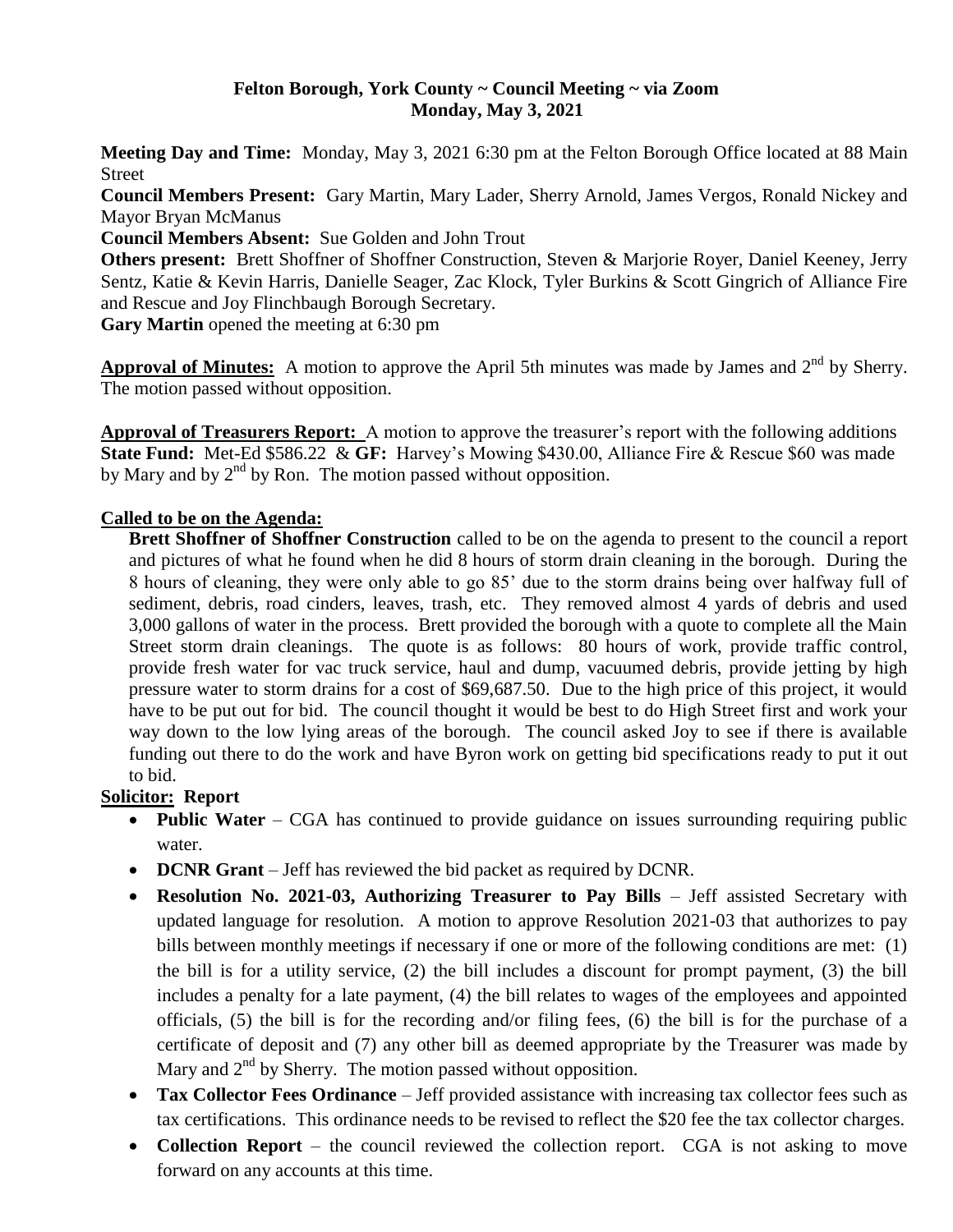**Code Enforcement –** the council reviewed an email, letter and list of current property violations from Cliff of South Penn Code Consultants. They provided guidance on one property to move forward with another letter due to no compliance from the property owner.

#### **Alliance Fire and Rescue –** Tyler Burkins

- Tyler Burkins presented the monthly reports for the Alliance Fire and Rescue. In April there were a total of 56 calls of which 3 were in Felton Borough. Year to Date there have been a total of 201for the fire company of which 7 were in Felton Borough.
- Scott informed the council that there needs to be some box changes done to do away with the single station response. They would like that both stations be dispatched and then if not needed, one can return back to the station. There are 3 boxes in Felton Borough. A motion to approve the requested changes for the Alliance Fire and Rescue was made by Ron and  $2<sup>nd</sup>$  by Mary. The motion passed without opposition.
- Scott informed the council that the ladder truck is now in service and was already used on a structure fire on Sunday and everything worked well.
- They are looking to hold an open house sometime over the summer and hope that the council can attend.

#### **Old Business:**

- **Public Water**  Kent Croman from the York Water company provided the borough with a drawing of the transmission lines and who would be included in the 150' mandatory connection. At this point, President Gary Martin discussed that they are on the council because the residents of Felton Borough put them there and it's their job to represent the residents. The overwhelming response to public water has been a no by the majority of the residents in the both surveys that went out. Although the council would like to help those in need, they feel they have to go with the majority of what the residents are saying.
	- o Gary Martin made a motion to postpone indefinitely any further discussions and voting on public water until such time that there are more residents who are requesting public water and the council asks to have it put back on the agenda. The motion was  $2<sup>nd</sup>$  b Mary. Council members who agreed were James and Ron. Sherry opposed the motion. The motion carried with a 4 to 1 vote.
	- o Mayor Bryan McManus mentioned that he had provided a letter to the council before last month's meeting on his opinion of public water. He would like to have that letter included in the minutes from last month.
	- o Steven Royer asked if the residents will be made aware if it comes up again for discussion or a vote. The council said that there would be notification sent out.
	- o Zac Klock provided the council with paperwork that he feels shows that public water was supposed to be coming.
- **Website –** the borough's information was submitted to PSAB and they should have a draft website for us to preview shortly.
- **CDBG Grant** The borough has been awarded a \$40,000 CDBG grant for ADA handicap ramp work on Main Street and at High Street intersection. This project should take place this year. If the borough uses CDBG money to pay for the engineering fees we would have to seek qualification statements from engineering firms and go through the process of interviewing and pick a firm to handle the grant. If the borough would use the \$1,000 inkind money that we had allotted in the grant, we could have Byron handle it for us which would save time. He feels that he can do the project for \$1,000 because it is pretty much cut and dry because ADA specifications are all the same. The council asked that Byron attend the next meeting.